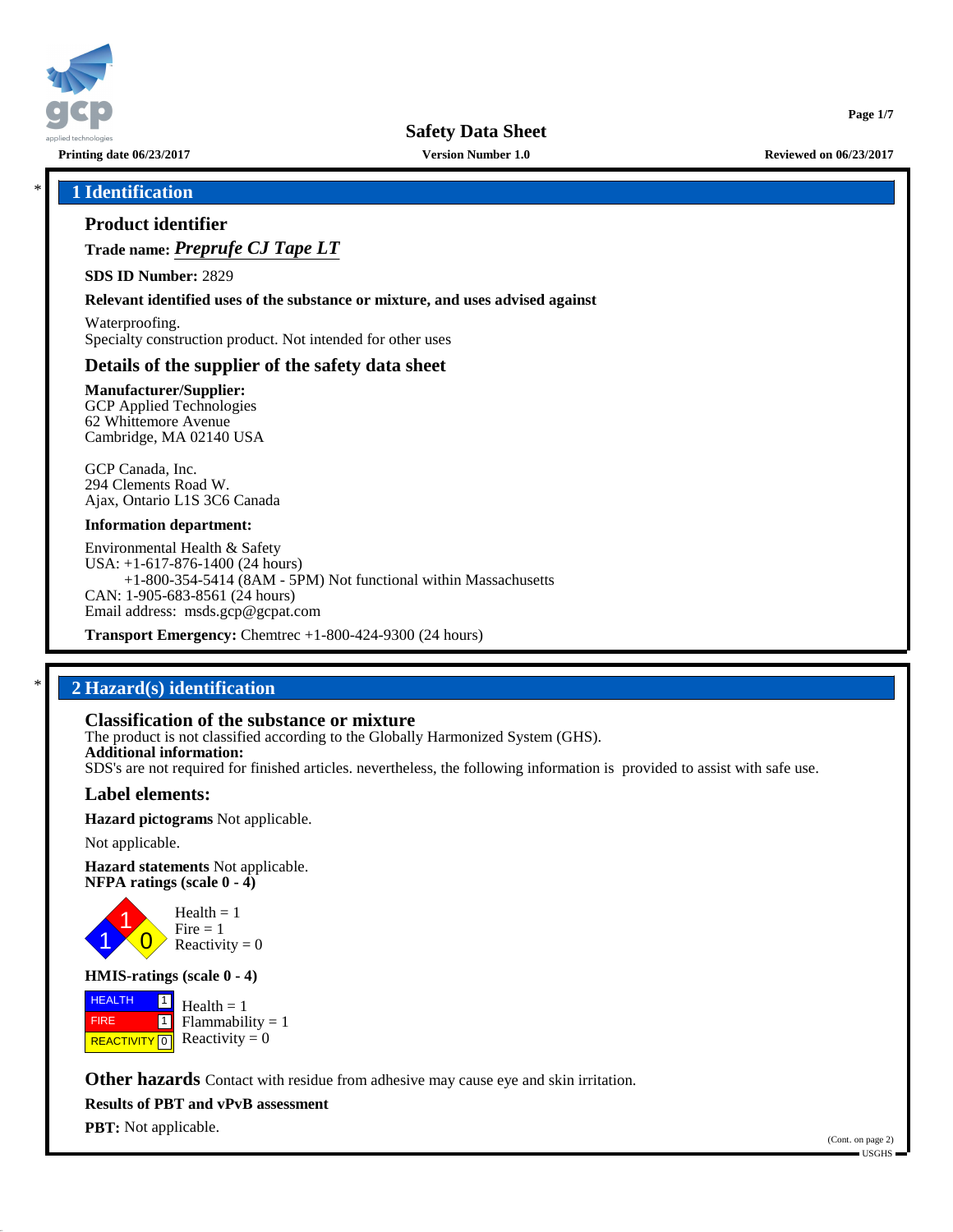(Cont. from page 1)

**Page 2/7**

**vPvB:** Not applicable.

## \* **3 Composition/information on ingredients**

#### **Chemical characterization: Mixture**

**Hazardous components:** Not applicable.

**Additional information:** Non-hazardous ingredients may be listed in Section 15; Right-To-Know disclosure.

## \* **4 First-aid measures**

#### **Description of first aid measures**

**General information:** Get medical advice/attention if you feel unwell.

**After inhalation:** No special measures required.

#### **After skin contact:**

Immediately wash contaminated skin with soap or mild detergent and water. If this chemical soaks clothing, immediately remove clothing and wash skin. If skin irritation occurs, consult a doctor.

**After eye contact:**

Rinse cautiously with water for several minutes. If symptoms persist, consult a physician.

**After swallowing:**

Rinse mouth.

Do NOT induce vomiting.

#### **Information for doctor:**

**Most important symptoms and effects, both acute and delayed** No further relevant information available.

**Indication of any immediate medical attention and special treatment needed** No further relevant information available.

#### **5 Fire-fighting measures**

**Special hazards arising from the substance or mixture** No further relevant information available.

**Additional information** Collect contaminated fire fighting water separately. It must not enter the sewage system.

## \* **6 Accidental release measures**

### **Personal precautions, protective equipment and emergency procedures**

Wear protective equipment. Keep unprotected persons away.

**Methods and material for containment and cleaning up:** Pick up mechanically.

#### **Reference to other sections**

See Section 7 for information on safe handling.

See Section 8 for information on personal protection equipment.

See Section 13 for disposal information.

 USGHS (Cont. on page 3)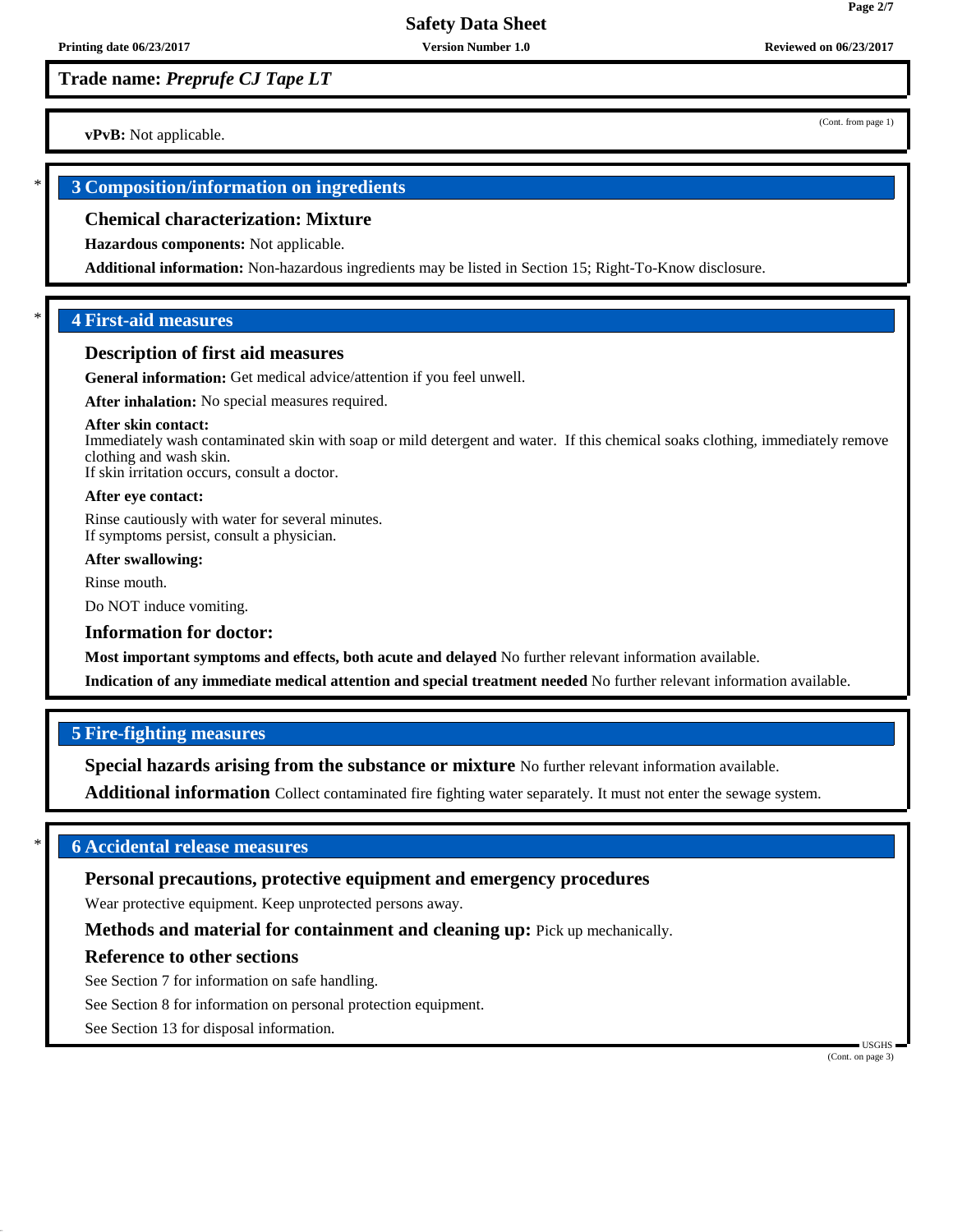#### (Cont. from page 2)

**Page 3/7**

## \* **7 Handling and storage**

#### **Handling:**

**Precautions for safe handling** Wash thoroughly after handling.

Avoid eye and skin contact with residue from adhesive.

Release liners are slippery. Remove from work area immediately after membrane application.

Membrane is slippery when wet or covered with frost.

Release liners may cause slip and trip hazards.

Do not eat, drink or smoke when using this product. Wash skin after handling.

For professional use only. Keep out of children's reach.

#### **Information about protection against explosions and fires:**

Removal of release liner may generate a static electrical discharge (spark).

## **Conditions for safe storage, including any incompatibilities**

#### **Storage:**

**Information about storage in one common storage facility:** No special measures required.

**Further information about storage conditions:** Keep receptacle tightly sealed.

**Specific end use(s)** No further relevant information available.

## \* **8 Exposure controls/personal protection**

**Additional information about design of technical systems:** No further data; see item 7.

#### **Control parameters**

**Components with limit values that require monitoring at the workplace:**

The product does not contain any relevant quantities of materials with critical values that have to be monitored at the workplace.

**Additional information:** The lists that were valid during the creation were used as basis.

#### **Exposure controls**

**Personal protective equipment:**

#### **General protective and hygienic measures:**

Avoid contact with the eyes and skin.

The usual precautionary measures for handling chemicals should be followed.

#### **Breathing equipment:**

Control exposure to ingredients with workplace control parameters if mentioned above. If no ingredients are listed, respiratory protection is generally not required.

If exposure limits are listed and may be exceeded, use approved respiratory protective equipment and filter type appropriate for the listed ingredients. (NIOSH, CEN, etc.).

**Protection of hands:** Gloves should be worn to prevent skin contact and should be impermeable and resistant to the product.

**Material of gloves** Gloves should be worn to prevent skin contact and should be impermeable and resistant to the product.

#### **Eye protection:**



Safety glasses with side shield protection.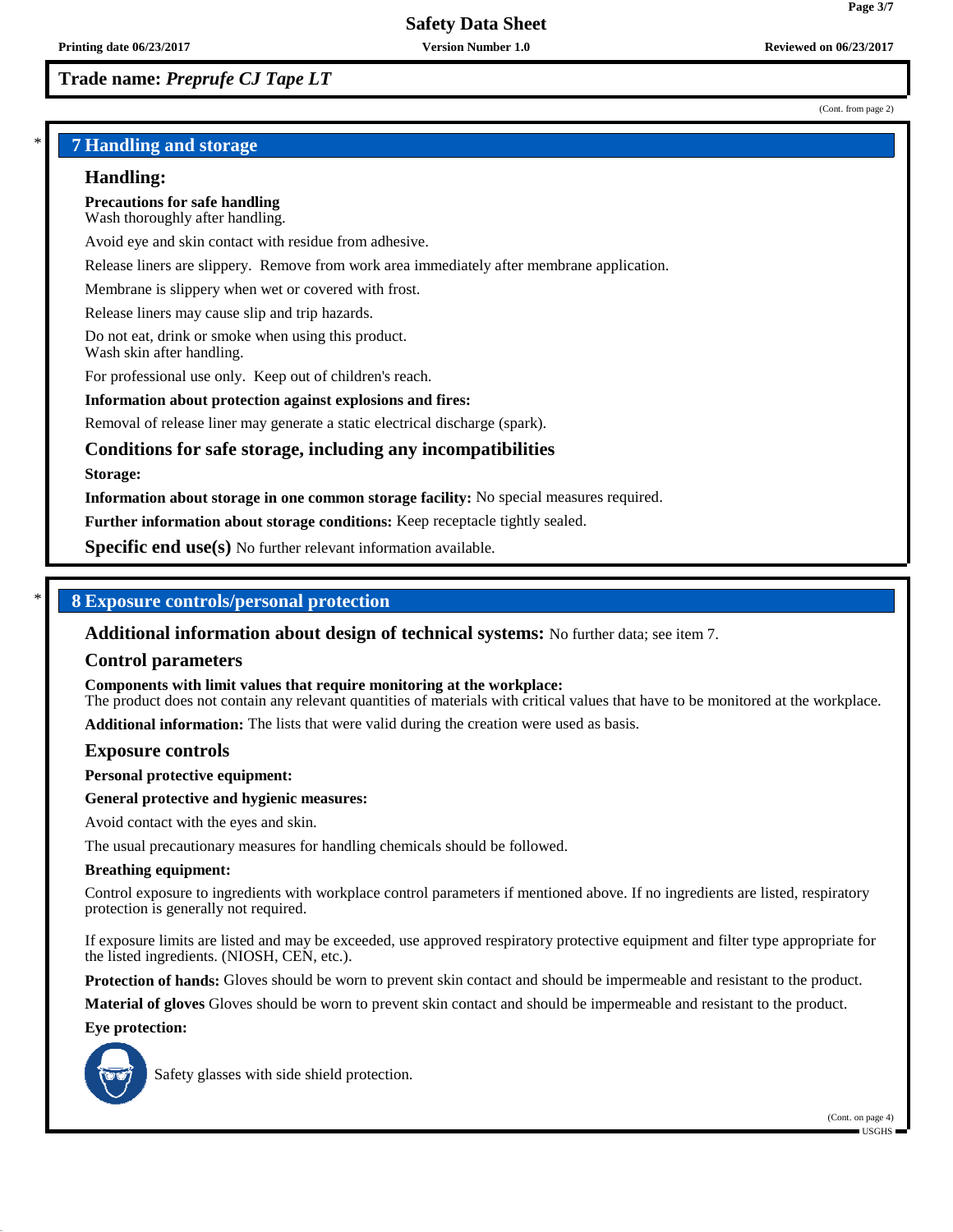#### **Body protection:**

Use personal protective equipment as required.

Take off contaminated clothing.

# \* **9 Physical and chemical properties**

| Information on basic physical and chemical properties                                                                                       |                                                                                                                   |  |
|---------------------------------------------------------------------------------------------------------------------------------------------|-------------------------------------------------------------------------------------------------------------------|--|
| <b>General Information</b><br>Appearance:<br>Form:<br>Color:<br>Odor:<br><b>Odor threshold:</b>                                             | Solid<br>According to product specification<br>Characteristic<br>Not determined.                                  |  |
| $pH-value (\sim):$                                                                                                                          | Not applicable.                                                                                                   |  |
| <b>Change in condition</b><br><b>Melting point/Melting range:</b><br><b>Boiling point/Boiling range:</b><br><b>Flash point:</b>             | Undetermined.<br>Undetermined.<br>Not applicable.                                                                 |  |
| <b>Flammability (solid, gaseous):</b>                                                                                                       | Not determined.                                                                                                   |  |
| <b>Decomposition temperature:</b><br>Auto igniting:<br>Danger of explosion:                                                                 | Not determined.<br>Product is not self-igniting.<br>Product does not present an explosion hazard.                 |  |
| <b>Explosion limits:</b><br>Lower:<br><b>Upper:</b><br><b>VOC Content (max):</b>                                                            | Not determined.<br>Not determined.<br>Not determined.                                                             |  |
| Vapor pressure:<br>Density: (~) at 20 $^{\circ}$ C (68 $^{\circ}$ F)<br><b>Relative density</b><br>Vapor density<br><b>Evaporation</b> rate | Not applicable.<br>$1$ g/cm <sup>3</sup> (8.345 lbs/gal)<br>Not determined.<br>Not applicable.<br>Not applicable. |  |
| Solubility in / Miscibility with<br>Water:                                                                                                  | Not miscible or difficult to mix.                                                                                 |  |
| Partition coefficient (n-octanol/water): Not determined.                                                                                    |                                                                                                                   |  |
| Viscosity:<br>Dynamic:<br>Kinematic:<br>Molecular weight                                                                                    | Not applicable.<br>Not applicable.<br>Not applicable.                                                             |  |
| <b>Other information</b>                                                                                                                    | No further relevant information available.                                                                        |  |

## **10 Stability and reactivity**

**Reactivity** Stable under normal conditions.

**Chemical stability**

**Thermal decomposition:** No decomposition if used according to specifications.

**Possibility of hazardous reactions** No dangerous reactions known.

**Conditions to avoid** No further relevant information available.

**Incompatible materials:** No further relevant information available.

(Cont. on page 5) USGHS

(Cont. from page 3)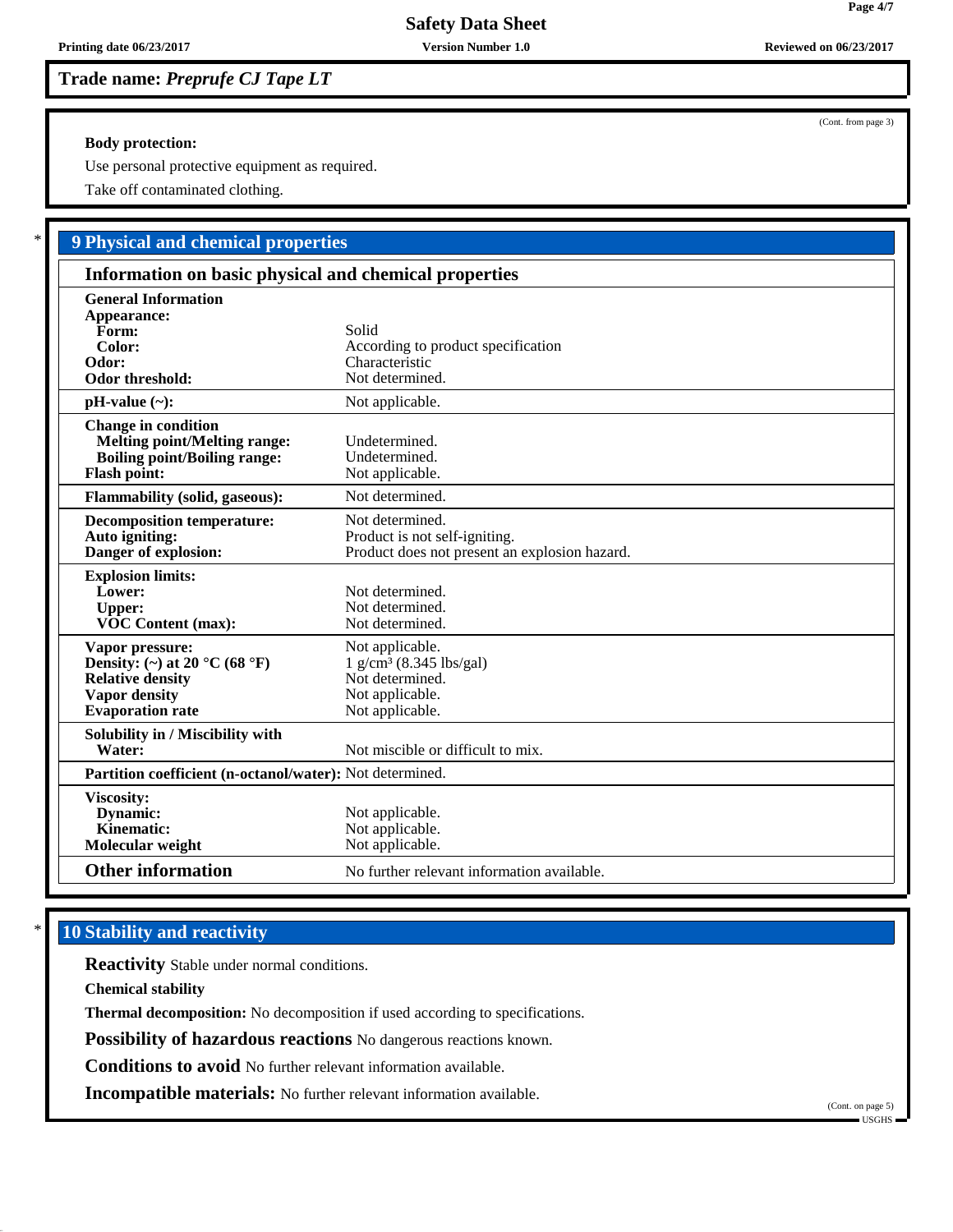(Cont. from page 4)

**Page 5/7**

## **Hazardous decomposition products:** Carbon monoxide and carbon dioxide

### \* **11 Toxicological information**

### **Information on toxicological effects**

**Acute toxicity:**

**Primary irritant effect:**

**on the skin:** No irritating effect expected

**on the eye:** No irritating effect expected

**inhalation:** No irritating effect expected

**Additional toxicological information:**

**Carcinogenic categories**

**IARC (International Agency for Research on Cancer) Human Carcinogenicity: Group 1- Positive, Group 2A- Probable, Group 2B- Possible, Group 3- Not Classifiable**

None of the ingredients is listed.

**NTP (National Toxicology Program)**

**K–Known to be carcinogenic, R–May reasonably be anticipated to be carcinogenic**

None of the ingredients is listed.

**OSHA-Ca (Occupational Safety & Health Administration)**

None of the ingredients is listed.

## **12 Ecological information**

## **Toxicity**

**Aquatic toxicity:** No further relevant information available.

**Persistence and degradability** No further relevant information available.

#### **Behavior in environmental systems:**

**Bioaccumulative potential** No further relevant information available.

**Mobility in soil** No further relevant information available.

#### **Additional ecological information:**

**General notes:** Not known to be hazardous to water.

## **Results of PBT and vPvB assessment**

**PBT:** Not applicable. **vPvB:** Not applicable.

**Other adverse effects** No further relevant information available.

## **13 Disposal considerations**

#### **Disposal methods:**

Consult all regulations (federal, state, provincial, local) or a qualified waste disposal firm when characterizing product for disposal. Dispose of waste in accordance with all applicable regulations.

(Cont. on page 6) USGHS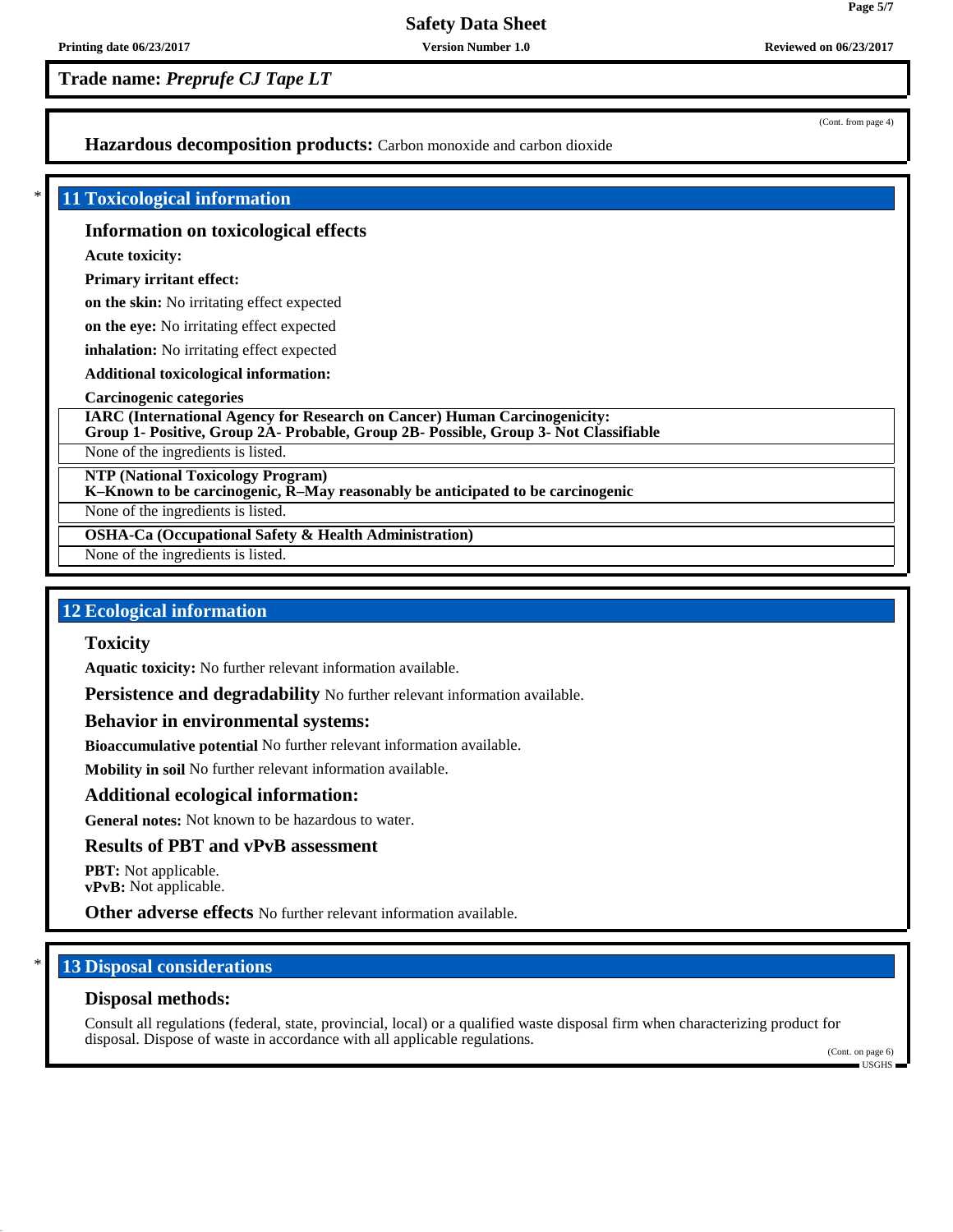(Cont. from page 5)

**Page 6/7**

### **Recommendation:**



Must not be disposed of together with household garbage. Do not allow product to reach sewage system.

# **Uncleaned packagings:**

**Recommendation:** Dispose of contents/container in accordance with local/regional/national/international regulations.

| <b>14 Transport information</b>                           |                                                                                                          |
|-----------------------------------------------------------|----------------------------------------------------------------------------------------------------------|
| <b>UN-Number</b><br>DOT, IMDG, IATA                       | Not applicable.                                                                                          |
| UN proper shipping name<br>DOT, IMDG, IATĀ                | Not applicable.                                                                                          |
| <b>Transport hazard class(es)</b>                         |                                                                                                          |
| DOT, IMDG, IATA<br><b>Class</b>                           | Not applicable.                                                                                          |
| <b>Packing group</b><br>DOT, IMDG, IATA                   | Not applicable.                                                                                          |
| <b>Environmental hazards:</b><br><b>Marine pollutant:</b> | N <sub>0</sub>                                                                                           |
| <b>Special precautions for user</b>                       | Not applicable.                                                                                          |
|                                                           | Transport/Additional information: Not classified as a dangerous good for transport by road, rail or air. |
| <b>DOT</b><br><b>Remarks:</b>                             | Not Regulated.                                                                                           |
| <b>UN</b> "Model Regulation":                             | Not applicable.                                                                                          |

## **15 Regulatory information**

**SARA (Superfund Amendments and Reauthorization Act)**

**Section 302/304 (extremely hazardous substances):**

None of the ingredients is listed.

**Section 313 Reportable Ingredients (Chemicals present below reporting threshold are exempt):**

None of the ingredients is listed.

**SARA Section 312/Tier I & II Hazard Categories:** None

**North America Chemical Inventory Status**

**TSCA (Toxic Substances Control Act - United States):**

All ingredients are listed or exempt from listing unless otherwise noted below.

**CEPA (Canadian DSL):**

All ingredients are listed or exempt from listing unless otherwise noted below.

**California Proposition 65**

**Chemicals known to cause cancer:**

None of the ingredients is listed.

**Chemicals known to cause reproductive toxicity for females:**

None of the ingredients is listed.